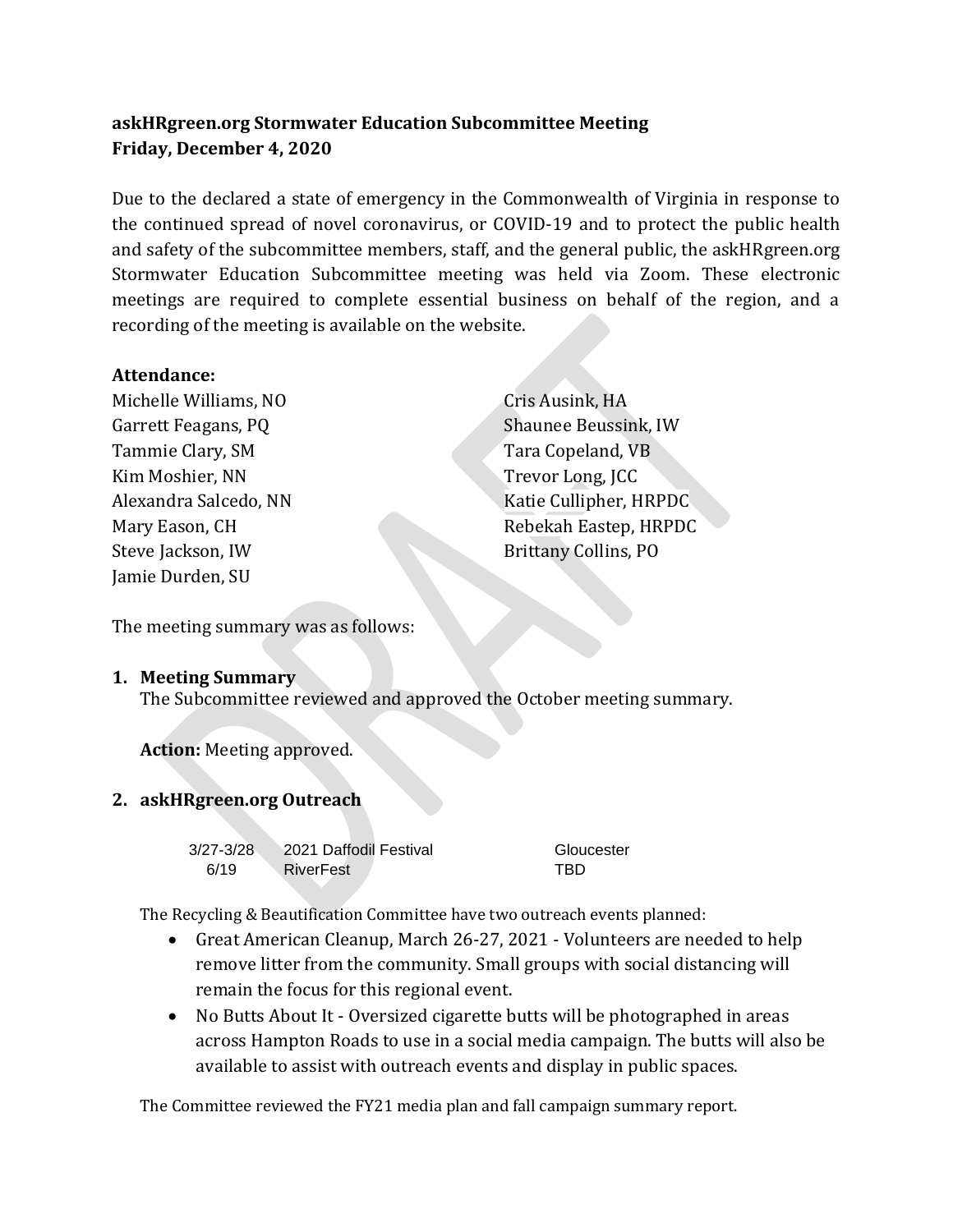- Fall 2020 Leaves & Lawncare Media Campaign 9/28 10/4 o Campaign results were provided for Committee review.
- Spring 2021 Pet Waste Media Campaign using existing creative scheduled for  $6/7 - 6/13$
- June 2021- Clean the Bay Day Promotion Sidewalk decal regional installation
	- o Virginia Beach has three decals remaining from initial install. Several were removed by unknown individuals, some needed to be removed due to wear and fading images after about three months. Norfolk reported that brighter colors in design and rough surfaces seem to impact longevity of artwork.
	- o Localities should begin to confirm locations and seek approvals for installing decals in May.
- askHRgreen social media branding campaign ongoing

**Action:** Committee members were encouraged to begin selecting locations for Clean the Bay Day promotion set to launch in June 2021.

## **3. Chesapeake Bay Restoration Fund Grant**

The Committee was awarded \$15,000 from the Chesapeake Bay Restoration Fund Grant. Funds will not be issued until May. The Committee discussed how to best allocate the funds across the different project types.

- It was recommended to purchase pet waste stations when they are on buy one, get one free to reduce the budget for that line item.
- Carwash kits collect and pump runoff away from storm drains and divert to grassy areas. HRPDC staff will evaluate pricing for each item in the car wash kits to determine how many can be made with available funds.
- HRPDC staff recommended a simple how to video to post online to assist citizens in using the carwash kits at their fundraiser event.

Both Hampton and Suffolk have interest in hosting rain barrel workshops. HRPDC staff can bulk order supplies for localities interested in hosting their own workshops and develop a funding formula to determine the local cost of hosting additional localityfunded workshops.

**Action:** None.

## **4. Regional Priorities for Stormwater Public Outreach**

The Committee discussed regional opportunities to satisfy Phase I and II public outreach requirements.

• Norfolk recommended virtual outreach event to promote residential BMPs. Options include webinar, YouTube/Facebook Live, produced video series, etc. Norfolk will start an outline for the proposed event. Chesapeake and Portsmouth interested in supporting. VBMG representative may be available to discuss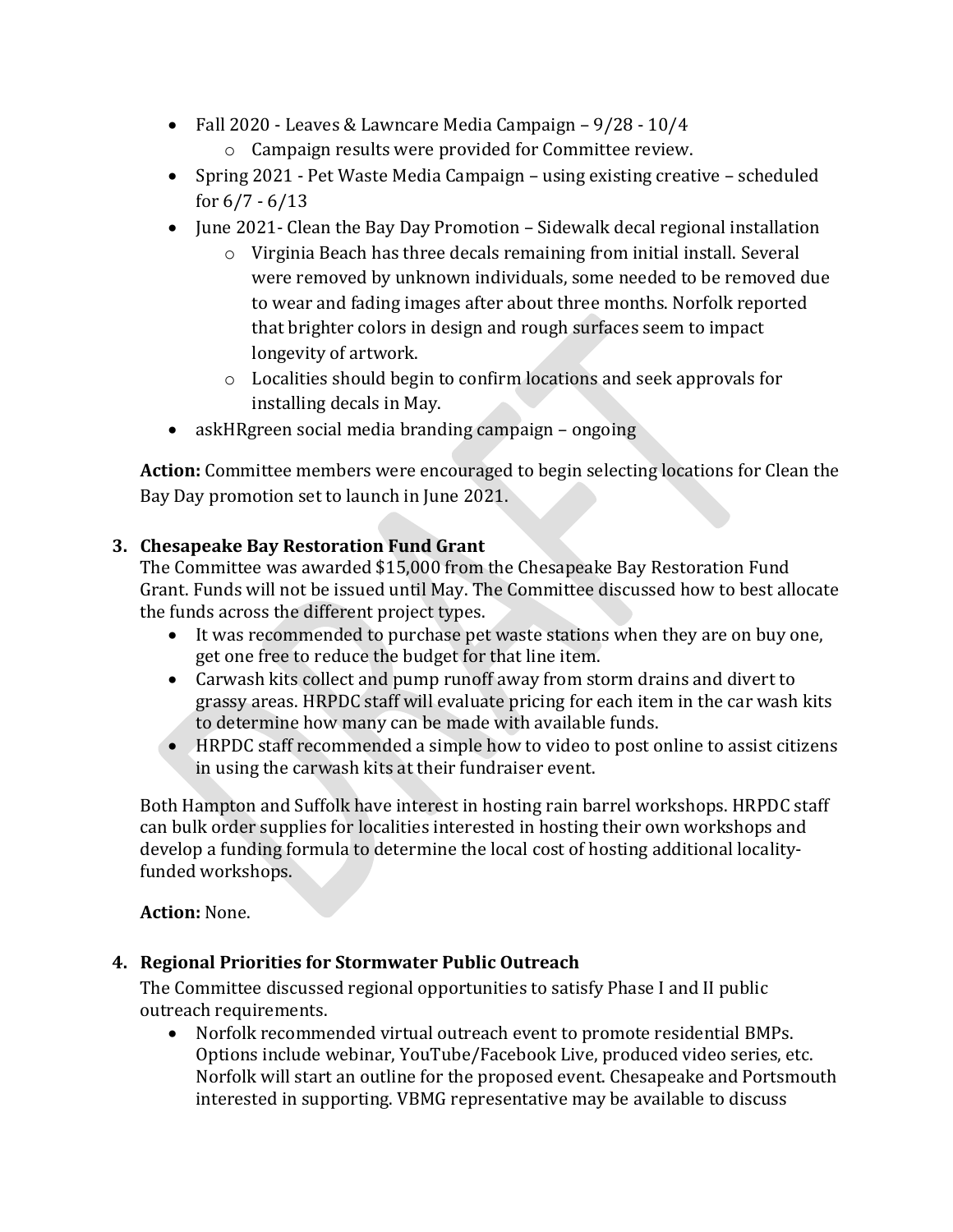planting. One hour event with 30 minute presentation and 30 minutes Q/A was recommended.

• The Committee discussed marine debris and marina outreach initiatives.

Committee members should continue discussing recruitment efforts for the "Thank You for Washing Wisely" campaign. Confirmed car wash locations to date can be found online here: [www.askHRgreen.org/carwash.](http://www.askhrgreen.org/carwash)

**Action:** The Committee will develop a virtual workshop for early 2021.

#### **5. Bay Star Homes & Business Program**

HRPDC staff distributed a fall newsletter to all BSH participants.

Norfolk partnered with Public Utilities staff to promote BSH online, through HRUBS water bill insert, and newsletter, resulting in about 100 new signups.

**Action:** None.

### **6. Printing & Promotional Items**

HRPDC staff shared results of the fall inventory of promotional items and supplies. Although several items were low in stock, the Committee did not act to vote any additional items at this time.

The 5,000 Clean, Healthy Bay Brochures have been ordered and will arrive soon.

Hand sanitizer has arrived and are available for pickup by appointment only.

**Action:** Committee members should pick up supplies as needed.

### **7. Public Comment and Roundtable**

- Virginia Beach Floatables Monitoring group inquired about cigarette litter receptacle grant program. Keep Virginia Beautiful has a grant open currently for receptacles. HRPDC staff can discuss a partnership with Recycling & Beautification Committee to develop a local cigarette litter receptacle grant program administered like the pet waste station grant program.
- Virginia Beach tackling municipal storm drain marking for compliance with permit. Chesapeake, Norfolk, and Hampton are also working on this permit requirement. Some localities have tried spray paint but markings last less than a month due to high traffic. HRPDC staff can send out an email to gauge interest in a regional purchase of storm drain medallions.